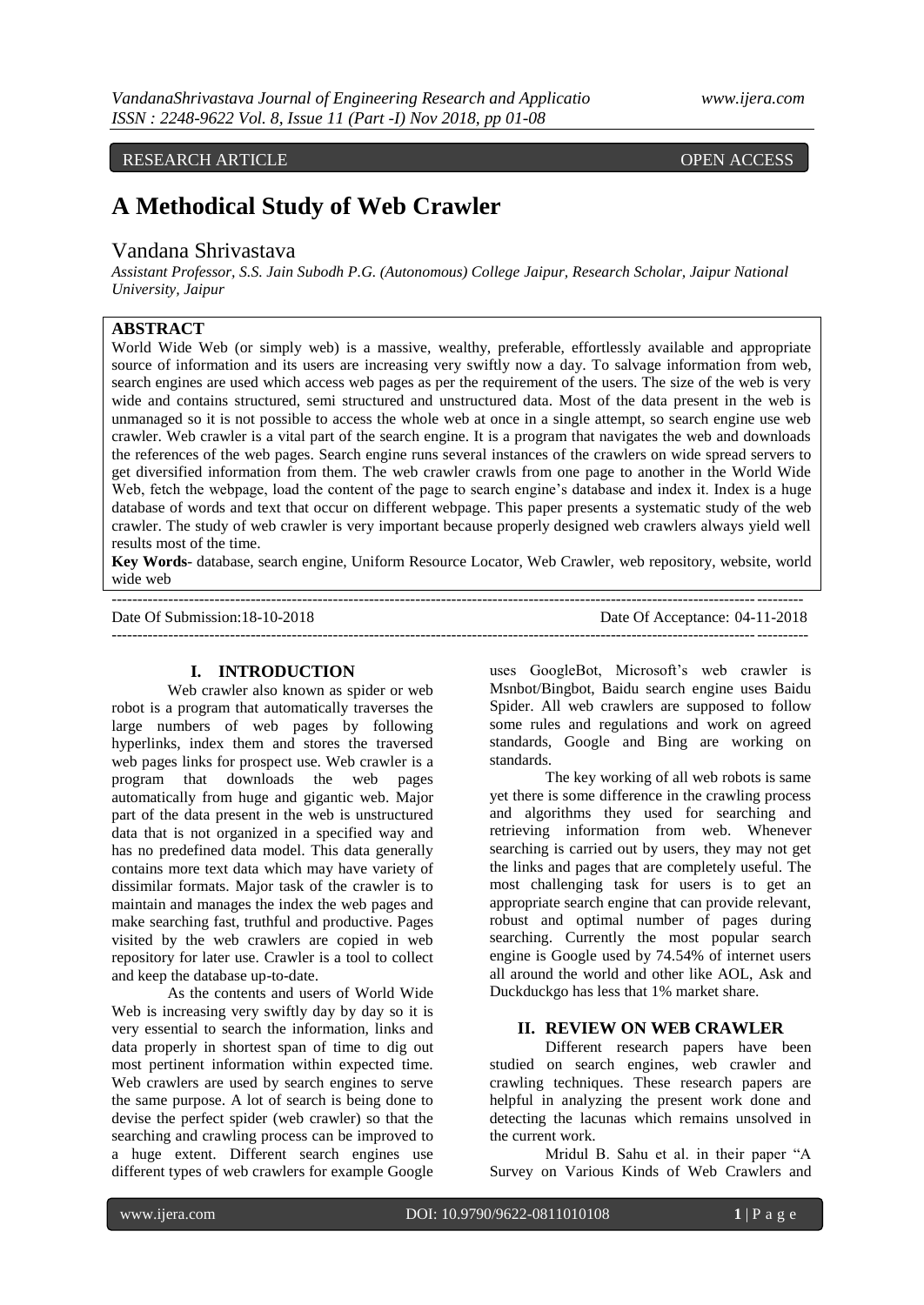Intelligent Crawler" explained in the paper that two major approaches control the decisions made by the crawler [1]. First approach known as supervised learning decides its crawling strategy by looking for the next best link amongst all links it can travel whereas the second approach computes the benefit of traveling to all links and ranks them, which is used to decide the next link. Efficiency upgrading can also be implemented by using data mining algorithms. They suggested that through learning procedure, a crawler is able to make intelligent decisions while selecting its strategy.

Dhiraj Khurana, Satish Kumar in paper "Web Crawler: A Review" explained various types of web crawlers and explained the pros and cons of each types of crawler. They also explained distributed crawler. In this crawling, multiple crawlers are being managed by the URL server which download web pages in parallel mode, the crawlers then send the downloaded pages to a central indexer on which links are extracted and sent via the URL server to the crawlers. This distributed nature is of great use as it not only reduces the hardware requirements and also increases the overall download rate and consistency.

Hetal J. Thankil et al. in paper "Domain Specific Web Crawler: A Survey" described that different crawlers use different crawling techniques but to improve quality of service (OoS) hybrid crawlers can be designed which will overcome the limitation of algorithm to improve the quality of crawler.[2]

Dr Jatinder Singh Bal et al. in the paper "Web Crawler: Extracting the Web Data" concluded that building an effective web crawler to solve different purposes is not a difficult task, but to choose right plan and built an effectual structure and its execution is actual challenge.[3] A number of crawling algorithms are used by the search engines. A good crawling algorithm should be implemented for improved results and high performance.

Trupti V. Udapure et al. in their paper "Study of Web Crawler and its Different Types" showed that web Crawler is the essential source of information retrieval which traverses the Web and downloads web documents that suit the user's need. Web crawler is used by the search engine and other users to regularly ensure that their database is upto-date. The overview of different crawling technologies has been presented in this paper.[4]

Beena Mahar and C K Jha in their paper "A Comparative Study on Web Crawling for searching Hidden Web" described different crawling technologies and explained how to crawl hidden web documents with different ways.[5]

#### **III. CHARACTERISTICS OF WEB CRAWLER**

As the Web Crawler is essential part of the Search Engine it must have following characteristics-**Efficient**- Processor, bandwidth, memory and storage are valuable resources of the system so a web crawler should be elegant to use them effectively and efficiently.

**Scalable**- A web crawler must have scalable so that it can be add on more machines and extends the bandwidth.

**Robust**- Web consists not only static pages but is also contains dynamic pages as well, so crawler must be compatible with static as well as dynamic pages.

**Extensible**-Web crawler should be extensible enough to manage with new data structures and new protocols.

**Quality Content**- Quality and meaningful contents must be identified by the crawler and index them on priority basis.

**Duplicate Content**- Crawler must be able to distinguish and remove duplicate data obtainable on various websites. Various methods like visitor counter, checksum can be used for content checking.

**Distributed**- Web crawler must be capable to execute on several machines concurrently.

**Excluded Content**- Most of the site has robot.txt file which has necessary information about how much file can be crawled and which part in prohibited from crawling so proper decision can be made for either visiting the site or not.

**Spam Elimination**-Blacklist URLs can lower down the priorities of the linked pages hence it is very necessary that crawler should identify and reject such links during crawling. [7]

# **IV. POLICIES USED BY WEB CRAWLERS**

The operation and performance of a web crawler is the result of blend of various policies used by them to make search more significant, meaningful, precise and appropriate. These policies or guidelines are discussed here-

**Assortment or Selection Policy**- Internet holds huge data that contains hyperlinks, text, graphics, images, videos and many more formats & types. The objective of the users during searching is to download most relevant data among achieved links. The selection policy ensures that most pertinent pages would be downloaded among available large number of pages. The selection of pages and links are managed here so that searching is done for only useful outcome.

**Revisit Policy-**Every day new websites are uploaded, existing websites, webpage and their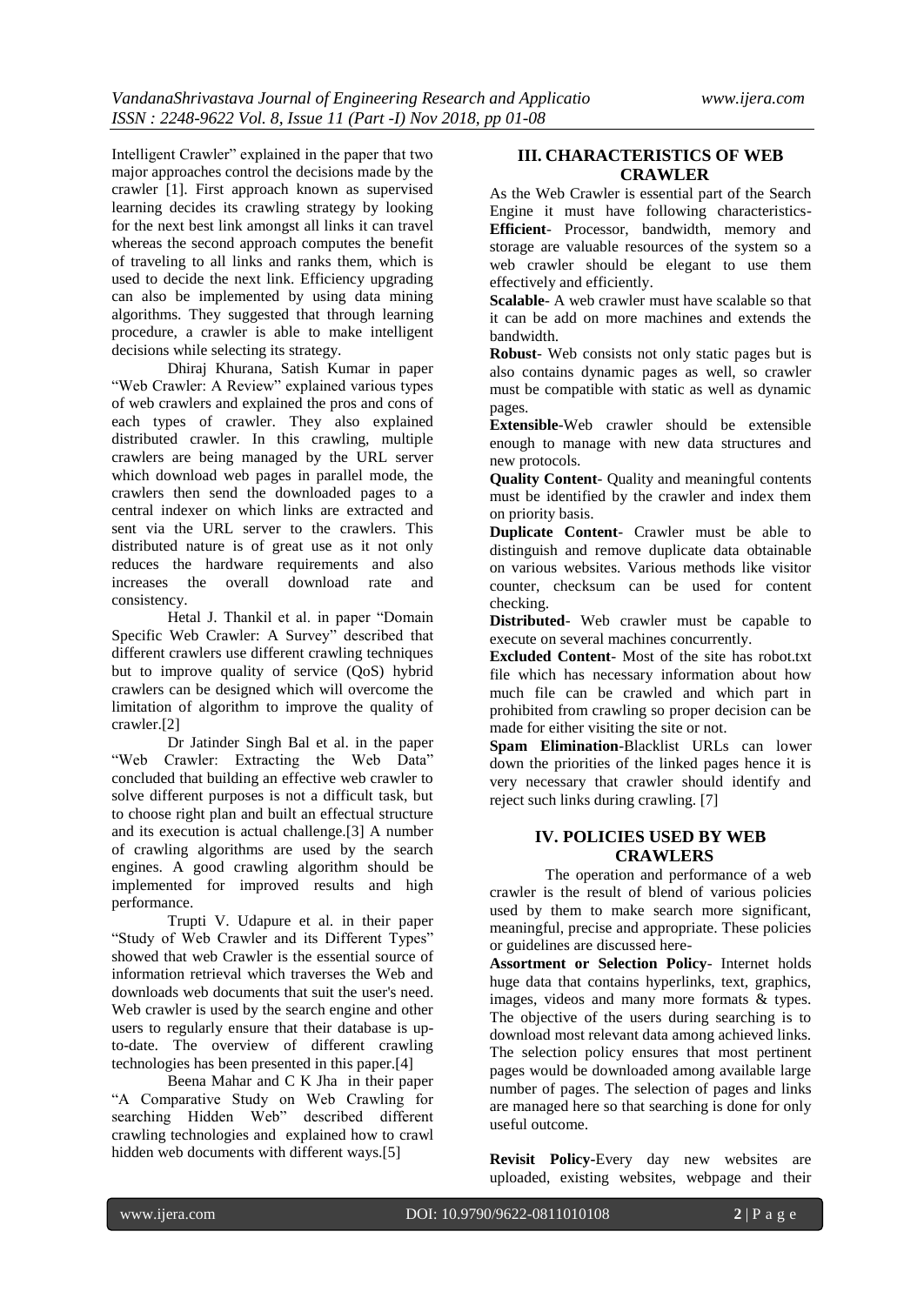content updated very regularly. Regular updation is an essential activity of web developers and designers to make the websites more informative with latest data. Some new pages are added, unnecessary pages are deleted and some matter of the webpage is changed. To make retrieval more significant the crawlers used revisit policy. This policy helps the crawlers to decide when they verify that pages are updated and links should get updated. Precisely this policy helps the spiders to plan their next visit to webpage to get latest data.

**Politeness Policy-** Web crawlers or robots can gain data very rapidly as they have crippling impact on the recital of a website. Web contains millions of pages and when a query is passed to search engines, lots of links can be positioned by the spiders. It is not possible to download all links at a glance so politeness policy is used to keep search more meaningful, quick and precise so to avoid overloading. This policy relinquish burden from the crawler to access all links in single effort.

**Parallelization Policy-** Dissimilar search engines use different web crawlers which run in parallel form on various sites to access links and webpage. An ideal Coordination is needed among them so that repeated download can be avoided from the same site. It also ensures crawling more and more sites in lesser stabs.

# **V. GENERAL ARCHITECTURE OF WEB CRAWLER**

Web Crawler is an essential component of the search engine. It is the core part which is responsible to search websites and create index of traversed webpage. The speed of the web crawlers is very high to access several websites in fraction of time. It starts its searching with few seed URLs, traverses the websites and updates the search engine database very regularly and rapidly.

Web crawlers are used by search engines for the following reasons-

Crawler sustains mirror sites for popular web sites for speedy access of webpage and links.

It creates an index of crawled or accessed links.

Before downloading pages and links crawlers check their syntax and structure that it is valid or not.

It keeps a close watch on websites that when the content or composition of the same get changed so that the search engine database can be updated accordingly.

It can also be used to look for copyright or exclusive rights violation.

Following figure shows the architecture of a typical Web crawler.



**Fig 1.1** Web Crawler

When a page is traversed by the crawler it starts with the available URL (Uniform Resource Locator) known as seed or kernel .When URL is visited, different hyperlink accessible to that page is added in list of URLs. This list is known as Crawler Edge or Frontier. Different URLs and hyperlinks from visited websites are downloaded and stored in the form of index in database of search engine. Accessed hyperlinks are used to extract webpage from web and stored by the page downloader and parser in the data warehouse, which contains index, hyperlink, webpage, metadata, keywords and phrase.

Web Crawler uses various algorithms to access suitable link from index to find suitable webpage for users. Crawler itself does not access each page of the website but it sends request to web servers for providing links and webpage. Links of lots of pages are visited by the crawler in a fraction of time and the database is updated regularly.

**Crawling Process** –Web crawler is the central part of any search engine. Its main task is to search, navigate and download the references and content of the visited web pages in search engine database. When crawler creeps the website, it chases every hyperlink of each visited web page and collects the documents and a searchable index is built for each visited page on the search engine's. Search engine database repository is the place where contents are loaded. Most of the website has its own robots.txt file.[6] It's an important file which holds information about which part of the website to catalog and which part be overlook. This file contains information about prohibiting instruction as some users don't want that a specific part of the website is being traversed, so rotots.txt is a controlling tool for spiders. A single search engine may scuttle thousands of instances of web crawling on manifold servers to build its huge database.[6] A general methodology adopted for the web crawling is depicted by following steps-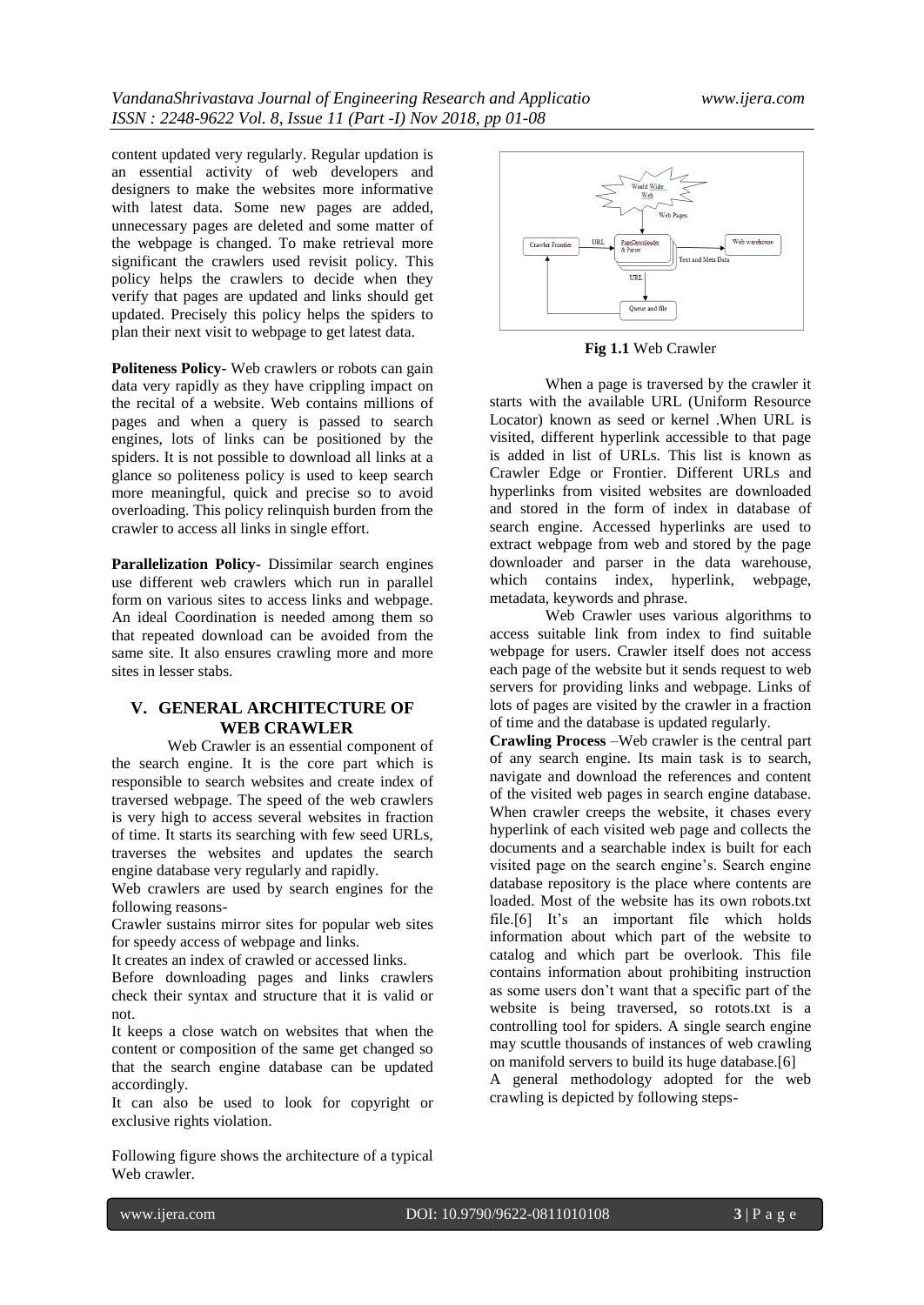

**Fig 1.2** Working of Web Crawler

Whenever a text in the form of query is passed to the search engine, web crawler crawls from set of seed URLs, group of crawlers engaged to observe the query and get subset of URLs to crawl.

Page downloader is used to fetch the webpage.

With new URLs, downloaded page is passed to extractor which starts extracting the words and contents of the webpage.

Crawler Frontier starts indexing by retrieving all the links and put the visited URLs in the web database.

It inspect robot.txt file (if available) if some prohibiting instruction are there or not.

Take out different words, keywords and phrases in the database for future search.

Abstract and visited date of the traversed page is saved so that system has complete detail about when to check again that page later on.

For each link visited repeats the process for retrieving the new pages added (if any).

When the spider doesn't find a page, it will eventually be deleted from the index. However, some of the spiders will check again for a second time to verify that the page really is offline.

Filtering content of webpage is optional part for crawler, some perform it and some just ignore it.

#### **VI. TYPES OF WEB CRAWLER**

**A. Customary Web Crawler-**This is also known as Traditional Web Crawler. Each website has its URL contains multiple web pages. These web crawlers used multipage interface method for accessing web pages. Here individual page of the website is treated separately and having a unique URL known as seed or kernel URL.



**Fig 1.3** Architecture of Traditional Web Crawler

When an input seed URL from as deposit of URL is provided to the frontier, it is passed to the fetcher. Fetcher is responsible to access the web contents related to specific URL. Web data, hyperlinks and many more data is traversed by the fetcher and passed to the URL extractor. The major task of the Extractor is to take out new links from parsed web pages and the new links are handover to the page filler module and web repository. Web repository interacts with data files and checked for the new links. If some new links are not of use of web crawler, the page filler filters out the unwanted URLs and keeps only useful URLs. These URLs are passed to the net URL-seen module which check whether this URL is visited, if not it is passed to the fetcher and the cycle continues until all accessible links are visited.

**B. Deep Web Crawler-**There is millions of websites available on the net and plenty of webpages are accessed daily by the crawlers. This is only 2-4% of visible data available to the users which is also known as publically indexable web (PIW) but more than 90% of data are not even accessible by the crawlers, this unaccessed data is known hidden data, deep web or hidden web consist of millions of web pages. Generally web robot accesses the data or set of pages which can be accessed by simply following the hyperlinks. If the pages or links demand for authorization or previous registration, then such pages are ignore by them but it consists of lots of quality web data hidden behind search forms. To retrieve webpage and links from hidden data special crawlers are designed called deep web crawlers.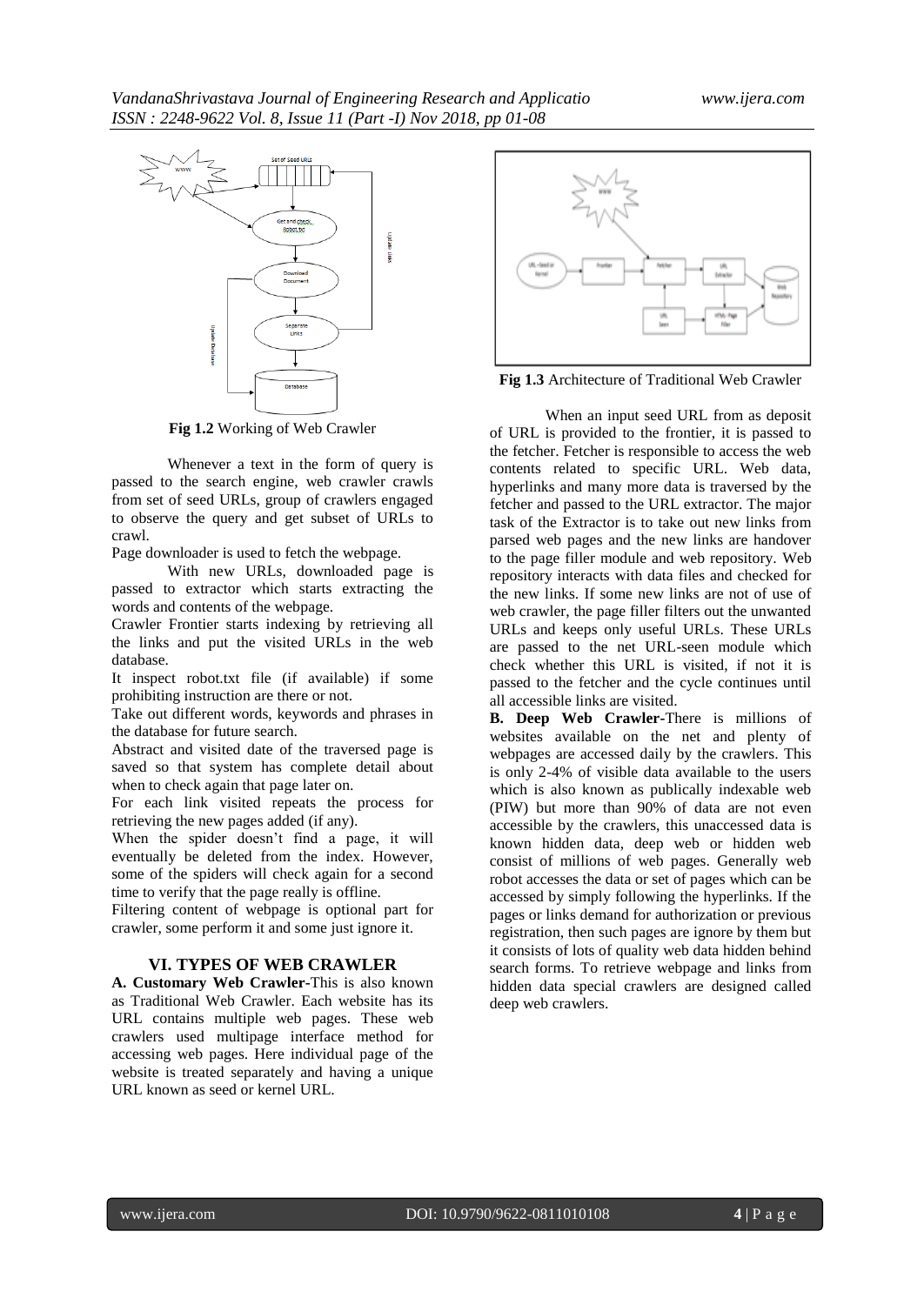

**Fig 1.4** Architecture of Deep Web Crawler

Deep or profound web crawler consists of following major module-Input Classifier- It is responsible for checking the relevance of downloaded web page with the input string. When an input set of seed URLs, domain data and client precise are supplied to it, it selects the HTML components to communicate with input set.

Domain Filter-It uses the input data to fill the HTML form and the result is being passed to the HTML analyzer for further action.

HTML Analyzer-It submits the filled form to the web server and new web pages are obtained from web server.

Response Analyzer-New web pages are checked by the response analyzer and added to the database and this whole process run continues.

Following sequence is followed by HiWE (hidden web explorer)-

Form Analysis-Check the form syntactically and process it filling.

Value Assignment-Data submitted by filling the form is matched with the data of web server by matcher to generate a set of value assignment for ranking purpose. Usually a fuzzy aggregation function is used for value assignment

Form Submission-The filled form is submitted to respective URLs.

Response Analysis-The page received from the web server is analyzed.

**C. Incremental web crawler-**An important need of web repository is to keep its contents fresh and purge the old or outdated pages to keep space for new pages. Incremental crawler updates available set of pages and keep their fresh copy. To accomplish the task, this crawler does not start the crawling from scratch but keep track whether already available pages have changed since last time it was creep. It frequently visits the web to keep the web repository contents fresh and newest and next visit to web is decided as how often the page has changed. [6]



**Fig 1.5** Architecture of Incremental web Crawler

#### **Incremental Crawler has following modules-**

a) Ranking Module-This module is responsible to rank the crawled pages and performs the modification decision. When web is accessed, this module decides that the crawled page should be added to the URLs or not. When new crawled webpage which is not present in the database is being added, then it is the duty of ranking module to remove unnecessary page and make home for new page by applying proper replacement policy. The URL list is also updated with immediate effect so that update module can get it immediately.

b) Update-Module- When a URL is added to the web repository, it is the task of update module to revise the existing web page by their fresh copy (if it is changed).Importance and estimated change frequency of page are two major factors which decide when to revisit the page. Frequently changed pages are kept on the head of URLs queue so that they can be visited frequently. This module maintains the freshness.

c) Crawl-Module- This module simply accesses the web and updates the URLs list. It also helps the update module whether a page is being pushed or popped from web data.

Incremental crawler serves the following purposes-

a) Revisit the web to crawl pages for Data enrichment

b) Keeps the existing content fresh and improve quality of local dataset

c) Save network bandwidth

d) Make space for new pages

#### **D. RIA (Rich Internet Application) Web Crawler**

Web is a huge, preferable and suitable source to access information and its applications are more interactive, suitable, approachable and responsive for users. These applications are Rich Internet Application. Ajax and Dom technologies are used in RIA application to access data but both are very time consuming. To condense the access time, special crawlers known as RIA crawlers are used. Crawljax is the example of RIA crawler that seizes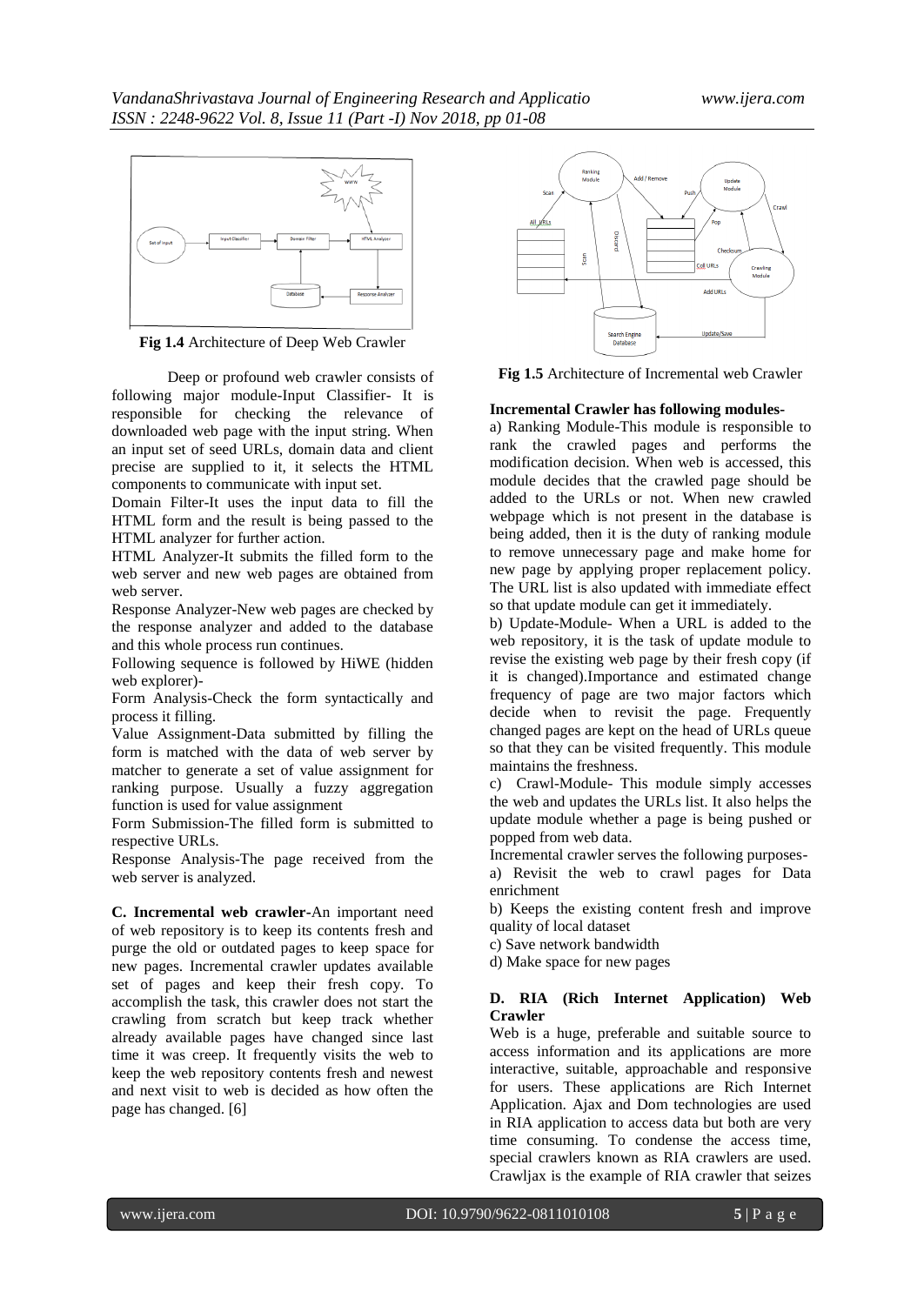the Ajax state and then decides for testing and indexing. This is a unique web crawler which works in different manner than traditional crawler, it primarily judges the user interface and changes made by users are taken into account to transmit the crawling strategy. During searching, the JS Engine starts with the web browser, runs it and access the initial web page linked with URL seed and puts it in the browser. Constructed DOM is given to DOM state to know that it is seen for first time or not. First time occurred DOM sate is passed to the extractor to extort the JS event, selected JS event is passed to strategy module and then passed to the JS engine for more implementation. The process continues until next accessible DOM states are seen.



**Fig 1.6** Architecture of RIA Crawler

#### **E. Unified model - Web Crawler**

UML or Unified Modeling Language used by software developers for software system, business modeling and non software systems. In UML web browser, Document Object Model (DOM) and Uniform Resource Locator (URL) are two basic factors on which the node (page) is calculated. Browser redirection is the is a special client side event and user model consists of following three major following module –

- a) User Module- It consists of use case diagram
- b) Object Module-It represent the class diagram
- c) Dynamic Module-It signify the sequence diagram

**F. Focused Web Crawler-**Also known as Topical or Topic Oriented Crawler. Search engine database contains plenty of data and information within it. Selecting the most relevant links and pages related to specified topic is probably the most challenging task. In today's scenario, users are more specific towards topic and its relevance. Special crawlers which are topic or theme specific are known as focused crawler. The biggest advantage of focused crawler is that is reduces the network traffic and download only relevant pages. Prior to downloading, this crawler foresees that a link is

relevant to the topic or not and then only downloads the pages based on query.

When a searching started with a keyword or phrase, generally crawler starts it from the highly ranked pages and immediate topic oriented but less ranked pages remains unaccessed many times. These crawler recursively perform a depth access from high ranked pages to lower ranked pages to get topic oriented contents rather than perform only surface search.



**Fig1.7** Focused Web Crawler

Focused web crawler has three important parts-

a) Classifier-It is responsible for making significance conclusion on crawled web pages to decide which link should be expanded and get indexed in index. It also partitioned the web contents in hierarchical order according to different categories. It can follow hard focusing or soft focusing rule.

b) Distiller- Apart from relevance another main task is to filter the pages that contains elite set of hyperlinks follow more and more pages as per topic. The distiller follows hyperlinks to rich contents of web repository and measures the visit precedence of downloaded web pages on priority basis.

c) Crawler- Its search task is dynamically reconfigurable under the supervision of distiller and classifier and priorities are also determined by them only. The crawler searches pages, make index, explore the links and store the data in web repository with multiple threads architecture. Memory is shared among multiple threads and new crawling tasks are assigned to them.

G. **Parallel Crawler**-Web is gigantic contains millions of webpage, hyperlinks and other information and it is almost impossible to access and retrieve all or noteworthy part of the web in a single effort. Therefore many search engines often run several procedures in equivalent manner to exploit more and more page, links and significant part of the web to rich search engine database, such type of crawlers are known as Parallel crawler. Here multiple crawling processes are accomplished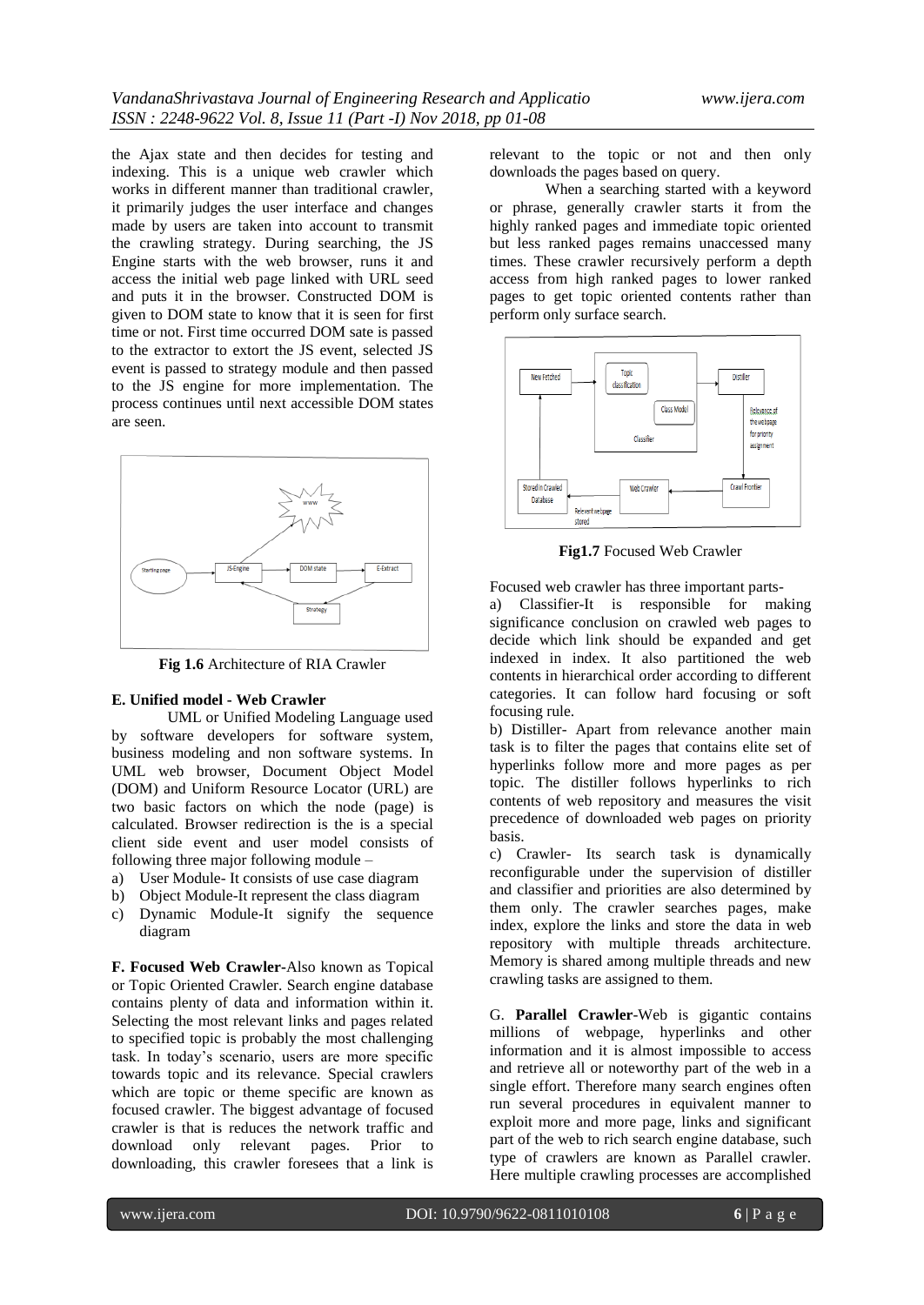in parallel manner. The downloaded web pages are stored locally and URLs are extorted and links are used to follow the webpage. These crawlers are very useful to scatter the network load over several networks as heavy load on a single network is not feasible and can't be handled so overall network load is dispersed by dividing the areas to be creep by each instance of the web crawler.



**Fig1.8** Architecture of Parallel Crawler

These crawlers may be of two types based on the location of traversing-

a) Inter site- When several crawling processes are geographically dispersed, use different network when download pages from far-off sites and run on different networks it is inter site parallel crawler.

b) Intra site- When several crawling processes run on local network and connected over same LAN to download the web pages it is intra site parallel crawler. [6]

**H. Distributed Web Crawler**-Indexing is the most challenging task for crawler, as the size of the web grows at fiery rate, it is very essential to complete the crawling task in rational time. To extract more and more data in lesser time, it is needed to parallelize the crawling process and must be distributed to several processes to make it more scalable. This goal can be achieved by Distributed Crawlers that uses dispersed computing technique.



**Fig 1.9** Architecture of Distributed crawler

Here URL server dispenses separate URLs to many crawlers so that downloading can be accomplished in parallel mode. These downloaded pages now send to core indexer where hyperlinks are digged up and send back to URL server to the crawlers. The nature of distributed crawler not only reduces hardware requirement but also increases the download speed and reliability[5].

#### **VII. CONCLUSION**

World Wide Web is a huge repository of millions of web pages and data related to dissimilar topics. It has no centrally organized content arrangement. Hence searching data related to a specific topic is not an easy task. With such challenging tasks the role of web crawler become more important and its design issues must be taken into consideration to produce more effective results. This paper presents a detailed study of web crawler, its architecture and types.

#### **VIII. FUTURE WORK**

Web database is a preferred and easily available resource of information for professionals, researchers, innovators and users. To provide full advantage of web database, it is necessary to work with more new ideas and new crawler design. As more information will be available more progressive growth can be implemented in new design and techniques of crawlers. Hence to maintain the Quality of Service, fast and relevant accessing, reduced response time and improve productivity it is necessary to design a crawler that can be a hybrid one and serve diversified purpose by applying threading and rapid text mining using AI tools.

#### **REFERENCES**

- [1]. Mridul B.Sahu, Prof. Bharne., Samiksha (2016) A Survey on Various Kinds Of Web Crawlers And Intelligent Crawler International Journal of Scientific Engineering and Applied Science ISSN: 2395-3470 Vol-2, Issue-3,March 2016
- [2]. Dheeraj Khurana,SatishKumar(2012) Web Crawler: A Review International Journal of Computer Science & Management Studies, Vol. 12, Issue 01, January 2012 ISSN (Online): 2231 –5268
- [3]. Thankil J. Hetal, PoojaSawant, NishaKasale, SonamYerawar , Prasad Belhe (2015) Domain Specific Web Crawler: A Survey International Journal of Innovative Research in Science, Engineering and Technology (An ISO 3297: 2007 Certified Organization) Vol. 4, Issue 12, December 2015
- [4]. Trupti V. Udapure , Ravindra D. Kale , Rajesh C. Dharmik (2014) Study of Web